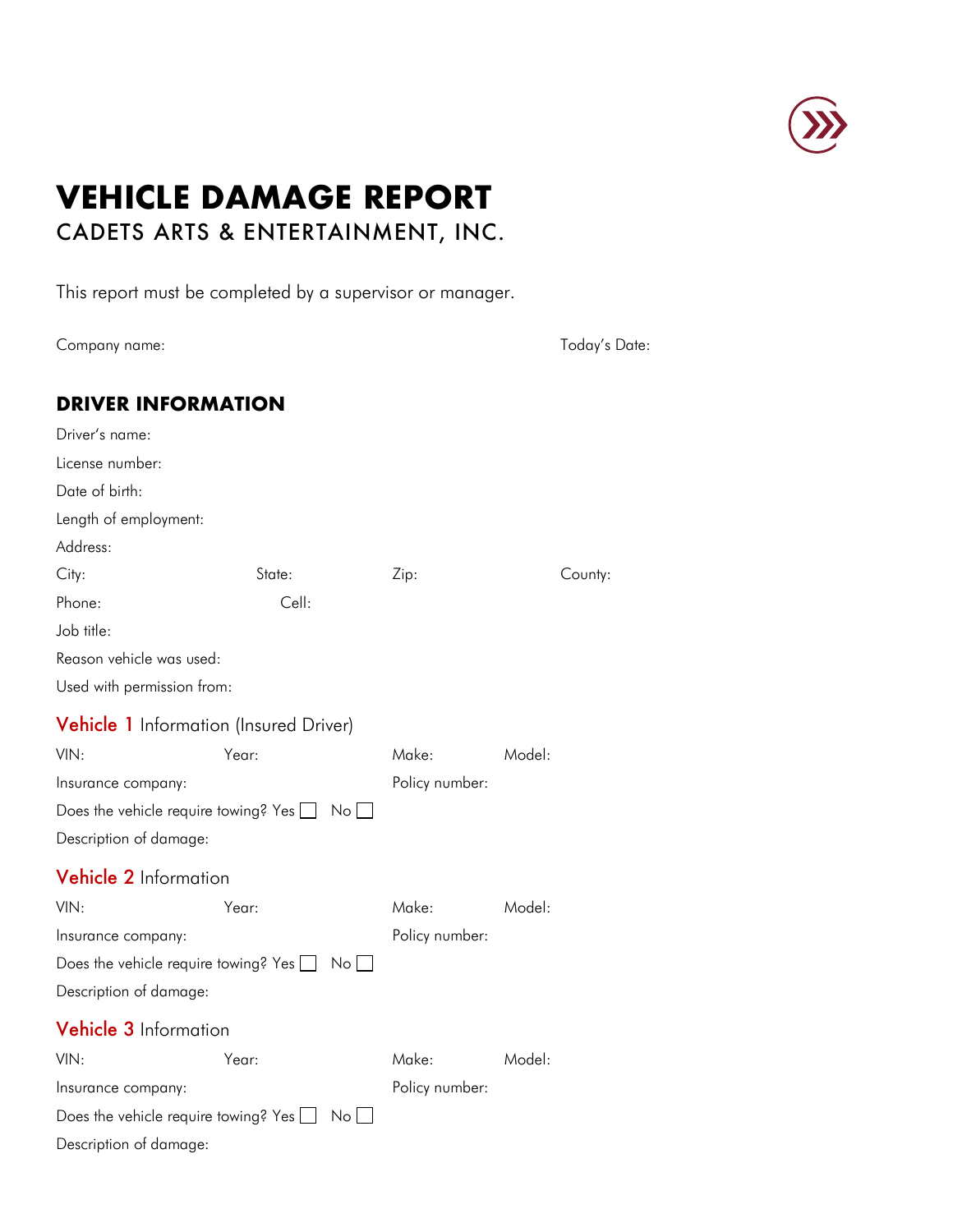| Vehicle 4 Information                       |              |             |                   |        |           |      |         |
|---------------------------------------------|--------------|-------------|-------------------|--------|-----------|------|---------|
| VIN:                                        | Year:        |             | Make:             | Model: |           |      |         |
| Insurance company:                          |              |             | Policy number:    |        |           |      |         |
| Does the vehicle require towing? Yes $\Box$ |              | $No$ $\Box$ |                   |        |           |      |         |
| Description of damage:                      |              |             |                   |        |           |      |         |
| <b>ACCIDENT INFORMATION</b>                 |              |             |                   |        |           |      |         |
| Accident Date (MM/DD/YY):                   |              |             | Time of accident: |        | $AM$ $PM$ |      |         |
| Accident location:                          |              | City:       |                   | State: |           | Zip: | County: |
| <b>Purpose of trip</b>                      |              |             |                   |        |           |      |         |
| $Pick-up:$                                  |              |             |                   |        |           |      |         |
| Driving to job site: $\Box$                 |              |             |                   |        |           |      |         |
| Returning from job site: $\square$          |              |             |                   |        |           |      |         |
| Delivery: $\Box$                            |              |             |                   |        |           |      |         |
| Personal Time:                              |              |             |                   |        |           |      |         |
| Other, please explain:                      |              |             |                   |        |           |      |         |
| Weather                                     |              |             |                   |        |           |      |         |
| Clear:                                      |              |             |                   |        |           |      |         |
| $C$ loudy: $\Box$                           |              |             |                   |        |           |      |         |
| Rain: $\Box$                                |              |             |                   |        |           |      |         |
| Snow: $\Box$                                |              |             |                   |        |           |      |         |
| Fog: $\Box$                                 |              |             |                   |        |           |      |         |
| Sleet: $\square$                            |              |             |                   |        |           |      |         |
| Other:                                      |              |             |                   |        |           |      |         |
| <b>Condition of road surface</b>            |              |             |                   |        |           |      |         |
| Wet: $\Box$                                 |              |             |                   |        |           |      |         |
| Dry:                                        |              |             |                   |        |           |      |         |
| lce:                                        |              |             |                   |        |           |      |         |
| Concrete:                                   |              |             |                   |        |           |      |         |
| Asphalt: $\Box$                             |              |             |                   |        |           |      |         |
| Gravel: $\Box$                              |              |             |                   |        |           |      |         |
| Uneven: $\Box$                              |              |             |                   |        |           |      |         |
| Other:                                      |              |             |                   |        |           |      |         |
| Lanes divided? Yes: [                       | $No:$ $\Box$ |             |                   |        |           |      |         |
| Traffic control device? Yes: [              |              | No: $\Box$  |                   |        |           |      |         |

**Number of hours on duty at time of accident:**

**Number of driving hours:**

**Describe how the accident happened:**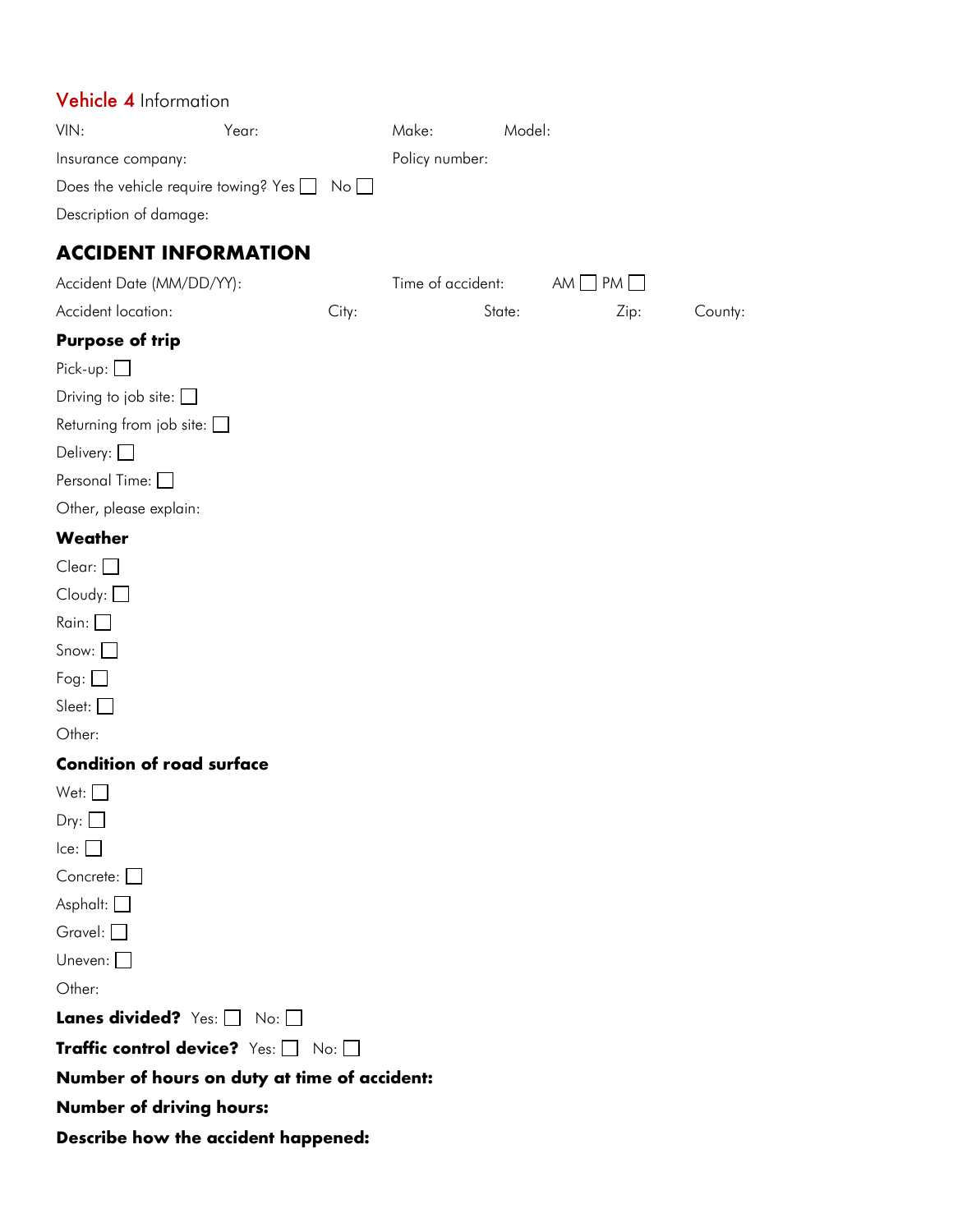| Use a separate page if you need to draw a diagram of accident.      |                   |                       |                   |         |  |
|---------------------------------------------------------------------|-------------------|-----------------------|-------------------|---------|--|
| Were there any injuries? Yes: $\square$                             | No:               |                       |                   |         |  |
| 1. Name of first injured party:                                     | Telephone Number: |                       |                   |         |  |
| Were injuries fatal? Yes: $\Box$ No: $\Box$                         |                   |                       |                   |         |  |
| Do injuries require treatment away from accident scene? Yes:        |                   | No:                   |                   |         |  |
| Injured party's address:                                            | City:             | State:                | Zip:              | County: |  |
| What vehicle was injured person in?                                 |                   |                       |                   |         |  |
| Vehicle $1:$                                                        |                   |                       |                   |         |  |
| Vehicle $2:$                                                        |                   |                       |                   |         |  |
| Vehicle $3:$                                                        |                   |                       |                   |         |  |
| Vehicle $4:$                                                        |                   |                       |                   |         |  |
| Other: : $\Box$                                                     |                   |                       |                   |         |  |
| If other, please explain:                                           |                   |                       |                   |         |  |
| Was injured party taken to the hospital? Yes: $\Box$ No: $\Box$     |                   |                       |                   |         |  |
| Name of hospital:                                                   |                   |                       |                   |         |  |
| Give brief description of injuries:                                 |                   |                       |                   |         |  |
| 2. Name of second injured party:                                    |                   |                       | Telephone Number: |         |  |
| Were injuries fatal? Yes: $\Box$ No: $\Box$                         |                   |                       |                   |         |  |
| Do injuries require treatment away from accident scene? Yes: $\Box$ |                   | $No: \Box$            |                   |         |  |
| Injured party's address:                                            | City:             | State:                | Zip:              | County: |  |
| What vehicle was injured person in?                                 |                   |                       |                   |         |  |
| Vehicle $1:$                                                        |                   |                       |                   |         |  |
| Vehicle $2: \Box$                                                   |                   |                       |                   |         |  |
| Vehicle $3:$                                                        |                   |                       |                   |         |  |
| Vehicle $4:$ $\Box$                                                 |                   |                       |                   |         |  |
| Other:                                                              |                   |                       |                   |         |  |
| If other, please explain:                                           |                   |                       |                   |         |  |
| Was injured party taken to the hospital? Yes: $\Box$ No: $\Box$     |                   |                       |                   |         |  |
| Name of hospital:                                                   |                   |                       |                   |         |  |
| Give brief description of injuries:                                 |                   |                       |                   |         |  |
| 3. Name of third injured party:                                     |                   | Telephone Number:     |                   |         |  |
| Were injuries fatal? Yes: $\Box$ No: $\Box$                         |                   |                       |                   |         |  |
| Do injuries require treatment away from accident scene? Yes: [      |                   | $No:$ $\vert$ $\vert$ |                   |         |  |
| Injured party's address:                                            | City:             | State:                | Zip:              | County: |  |
| What vehicle was injured person in?                                 |                   |                       |                   |         |  |
| Vehicle $1: \Box$                                                   |                   |                       |                   |         |  |
| Vehicle $2: \Box$                                                   |                   |                       |                   |         |  |
| Vehicle $3:$                                                        |                   |                       |                   |         |  |